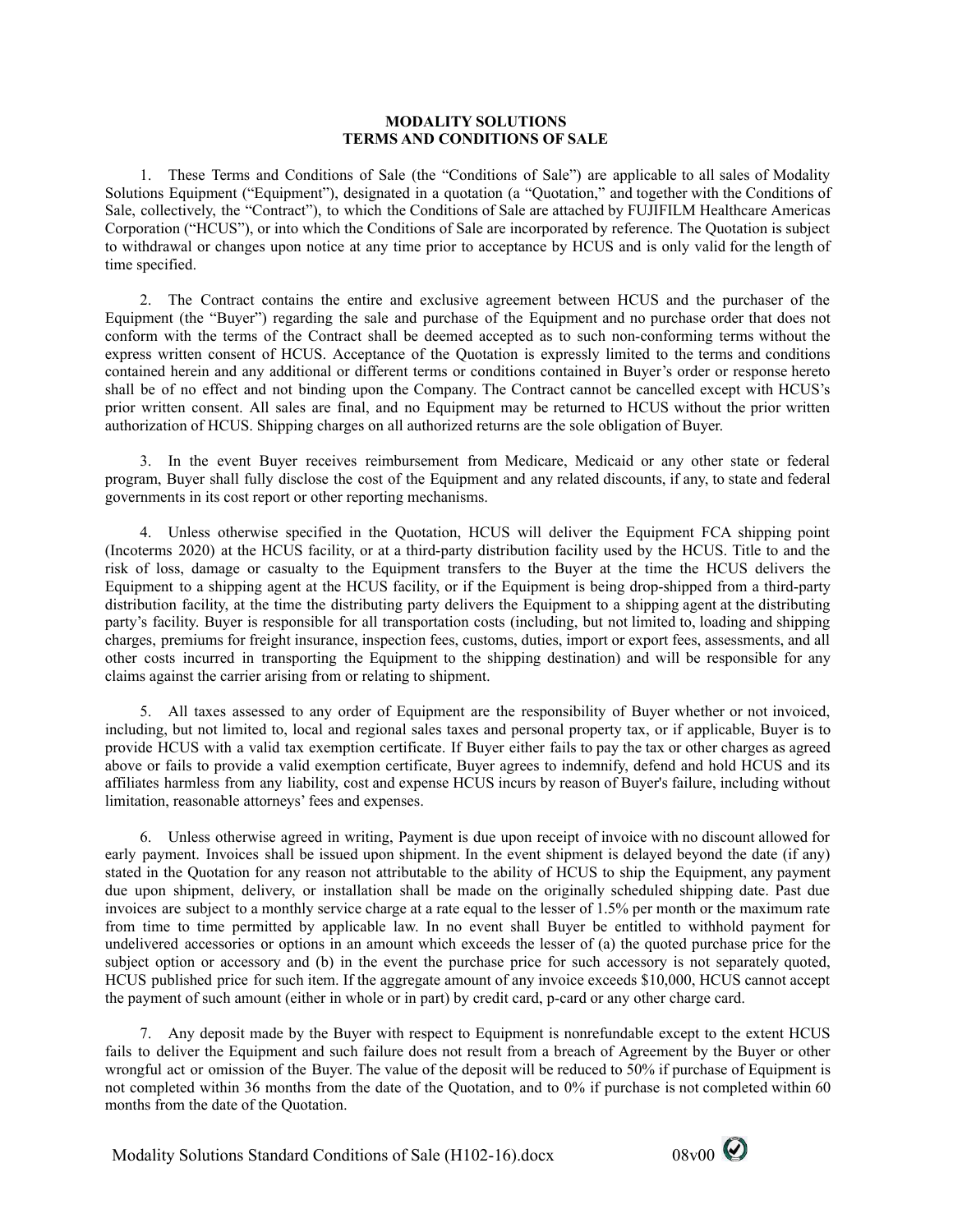8. Unless otherwise expressly stipulated, the Equipment shall be installed at the expense of HCUS (cryogens excluded outside of the United States and Puerto Rico). HCUS shall cause the Equipment to be installed and connect same to the requisite safety switches and power lines to be installed by the Buyer. Prices shown include the cost of installation and connection, provided that the installation and connection can be performed during normal business hours as HCUS, in its sole discretion, shall determine. Any overtime charges or other special expenses as required by the Buyer will be subject to additional charges. The Buyer shall be responsible for all necessary arrangements with any trade union involved to permit HCUS to install the Equipment. If for any reason, assembly or installation must be performed by other than HCUS service personnel or agents, additional charges will be made for the cost of such outside labor. Unless otherwise specified in writing, the cost of rigging and any cranes necessary to move or install the Equipment and the cost of disposal of all packing materials associated with the Equipment shall be borne by Buyer.

9. Buyer shall, at its own expense, provide all site preparation, including without limitation, necessary labor and materials, plumbing service, carpentry work, conduit wiring, cryogens (outside of the United States and Puerto Rico), and other electrical service required for such installation and connection. All such labor and materials shall be completed and available at the time of delivery of the Equipment by HCUS. Additionally, the Buyer shall provide unrestricted access to the Buyer's premises for installation, and safe space for storage of the Equipment prior to installation by HCUS. Buyer shall, at Buyer's expense, comply with the requirements of any governmental authority, including procurement of any permits or special certificates with regard to the installation or use of the Equipment.

10. HCUS warrants that equipment sold by it to Buyer shall be free from defects in material or workmanship for (a) 12 months for all new Equipment (other than Digital Radiography Imaging Plates); (b) 24 months for Digital Radiography Imaging Plates; and (c) as set forth in a Quotation for used Equipment (the "Warranty Period"). The Warranty Period shall begin upon completion of installation or first clinical use, whichever occurs first.

11. If any Equipment delivered by HCUS to Buyer is defective in materials or workmanship Buyer shall notify HCUS of such nonconforming goods or claim within the Warranty Period, and except as specifically set forth herein to the contrary, Buyer's sole remedy shall be limited to the correction of defects and upon the expiration of the Warranty Period all such liability shall terminate.

12. If during the Warranty Period:

a) any battery in the DR Go PLUS and FDR AQRO is defective, Buyer's sole remedy shall be to receive a credit equal to the then current sale price by HCUS for the battery, prorated over twelve (12) months.

b) the x-ray tube or other glassware in the ASPIRE Cristalle is defective, Buyer's sole remedy shall be to receive a credit equal to the then current sale price by HCUS for the x-ray tube or other glassware.

c) the CT tube or glassware in the Computed Tomography Equipment is defective, Buyer's sole remedy shall be to receive a credit equal to the then current sale price by HCUS for the CT Tube or glassware, prorated based on the tube or glassware usage remaining as determined by the CT tube or glassware manufacturer's warranty.

Any replacement parts shall be warranted for the remainder of the original parts' Warranty Period.

13. This Warranty is void and of no effect if the Equipment or any component part is modified or altered, is subjected to misuse, abuse, or lack of reasonable care, or repairs available under this Warranty are made by persons not authorized by HCUS. This Warranty does not apply to any accessories or consumable items or to any computer and other equipment or instruments, distributed but not manufactured by HCUS.

14. All claims by Buyer shall be made by written notice to HCUS, and no offset or deduction from any invoice is permitted. Buyer's failure to give notice to HCUS of any warranty claim or of any other claim Buyer has against HCUS pursuant to the Contract within the Warranty Period shall constitute the unqualified acceptance of the Equipment by Buyer and a waiver by Buyer of all claims with respect thereto.

Modality Solutions Standard Conditions of Sale (H102-16).docx 08v00

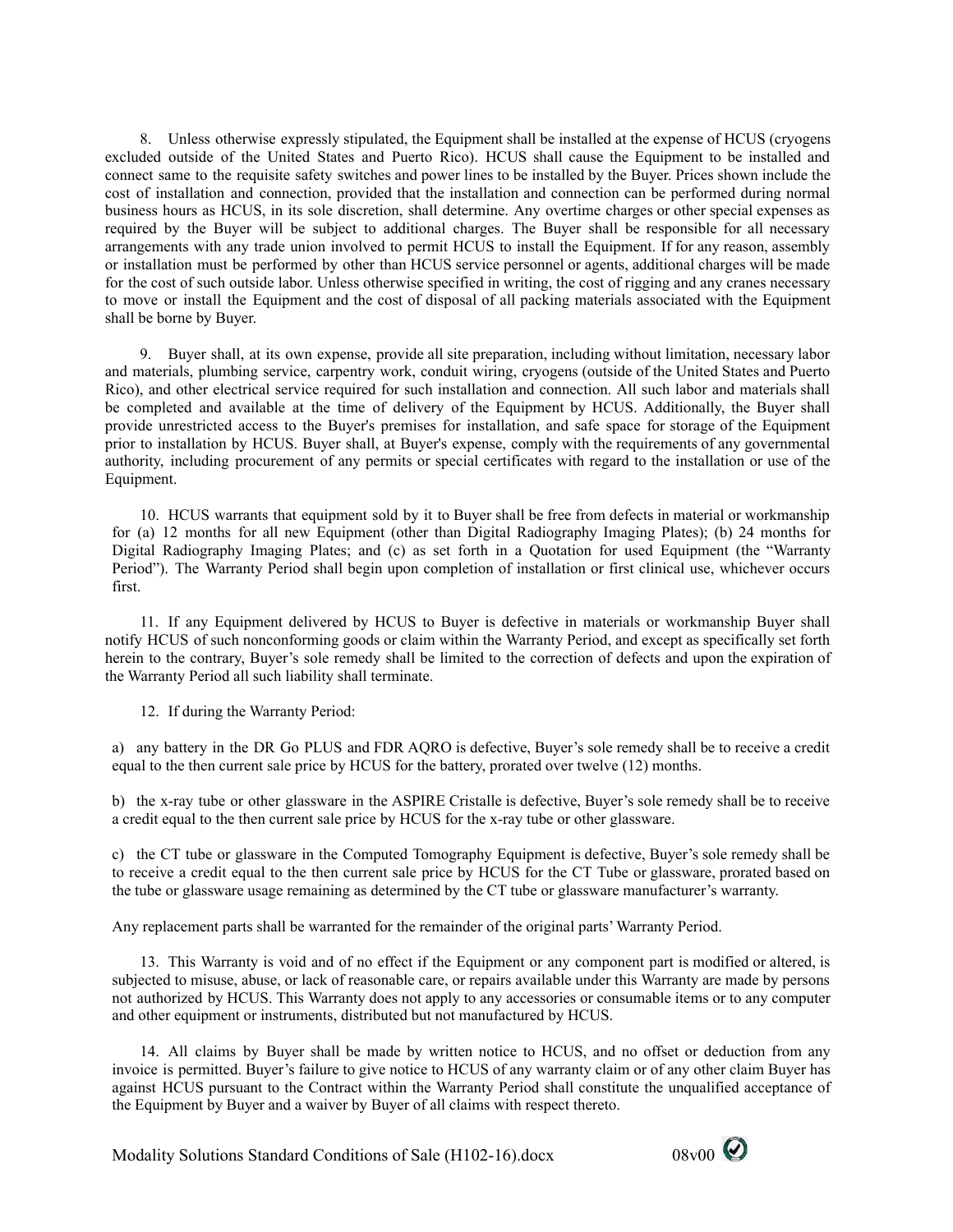15. **THERE ARE NO OTHER WARRANTIES WHICH EXTEND BEYOND THOSE EXPRESSLY STATED HEREIN AND SUCH WARRANTIES SHALL CONSTITUTE THE SOLE AND EXCLUSIVE LIABILITY OF HCUS IN CONNECTION WITH ANY EQUIPMENT SOLD BY HCUS AND ARE EXCLUSIVE AND IN LIEU OF ANY OTHER WARRANTIES, EXPRESS, IMPLIED OR STATUTORY, INCLUDING THE WARRANTY OF MERCHANTABILITY, FITNESS FOR A PARTICULAR PURPOSE AND NON-INFRINGEMENT AND ALL OTHER OBLIGATIONS OR LIABILITIES, EITHER IN CONTRACT OR IN TORT, OF HCUS. IN NO EVENT SHALL HCUS BE LIABLE FOR ANY INDIRECT, INCIDENTAL, SPECIAL, EXEMPLARY, PUNITIVE, CONSEQUENTIAL OR OTHER DAMAGES, SUCH AS, WITHOUT LIMITATION, LOST BUSINESS, REVENUE OR PROFITS, INTERRUPTION OF BUSINESS, LOSS OF USE OR LOST EQUIPMENTIVITY, LOST FILES, IMAGES OR DATA, OR DAMAGES TO REPUTATION OR GOODWILL, RELATING TO THIS CONTRACT, EVEN IF HCUS HAS BEEN ADVISED OF THE POSSIBILITY OF SUCH DAMAGES AND REGARDLESS OF THE NATURE OF THE CLAIM ASSERTED. THE LIMITATIONS ON LIABILITY EXPRESSED IN THIS PARAGRAPH EXTEND TO THE AFFILIATES, SHAREHOLDERS, DIRECTORS, OFFICERS, EMPLOYEES, SUPPLIERS, AGENTS, SUCCESSORS AND ASSIGNS OF HCUS**.

16. The parties agree that the HCUS shall retain a security interest in and the right to possession of the Equipment until all payments due therefor have been paid in full. Buyer agrees to do all acts necessary to perfect and maintain such security interest in the Equipment and rights of HCUS, and Buyer hereby authorizes HCUS to execute on its behalf and file UCC-1 financing statements to evidence the retention by HCUS of a security interest in the Equipment until payment in full.

17. If Buyer breaches any of its obligations under the Contract or any other contractual obligation in favor of HCUS, HCUS may, in HCUS's sole discretion, (a) choose to defer any or all further shipments of Equipment or other performance under the Contract until Buyer cures its breach, or (b) immediately terminate the Contract and any other contractual obligation to Buyer related thereto. In the event of a termination, all outstanding payment obligations or other indebtedness of Buyer to HCUS due under the Contract shall be immediately due and payable.

18. Any date of Equipment shipment stated in a Quotation, the Contract or any invoice is approximate only and is based on the inventory HCUS at the date thereof, and the times stated are subject to receipt by HCUS of all necessary information from Buyer to permit timely delivery of Equipment. HCUS's ability to ship Equipment may be affected in case of an act of force majeure, whether or not foreseeable, such as without limitation, an act of God, war, sabotage, accidents, riots, fire, explosion, flood, strike, lockout, injunction, epidemic, pandemic, inability to obtain fuel, power, raw materials, labor, containers or transportation facilities, accident, breakage of machinery or apparatus, act, law, rule, regulation or order of any government or governmental agency, national defense requirements, or any other cause beyond the control of HCUS. HCUS shall have no liability for the failure to ship or deliver any Equipment in the event of such force majeure and the obligation of HCUS to complete the delivery of such Equipment shall be suspended during such force majeure event and for a reasonable period thereafter. Buyer is not relieved from accepting shipment at the agreed price, and according to this Contract, when such force majeure event is ended. If shipment is in installments, delay in the shipment of any installment shall not relieve Buyer of its obligation to accept any remaining shipments. During any shortage of Equipment, HCUS may apportion and allocate Equipment among itself and its subsidiaries, affiliates and customers as HCUS deems fit in its sole discretion. HCUS reserves the right to cancel, without liability, any order, the shipment of which is or may be delayed by reason of any cause or causes beyond its control as set forth herein.

19. Except to the extent expressly permitted otherwise by HCUS in writing, Buyer agrees not to disclose to any person outside of its employ, nor to use for any purpose other than for its procurement of Equipment hereunder, any information which is received by Buyer from or on behalf of HCUS or its affiliates and which relates to the Equipment, or which is developed hereunder, until such information is made publicly available by HCUS.

20. This Contract shall bind and inure to the benefit of the successors and permitted assigns of the respective

Modality Solutions Standard Conditions of Sale (H102-16).docx 08v00